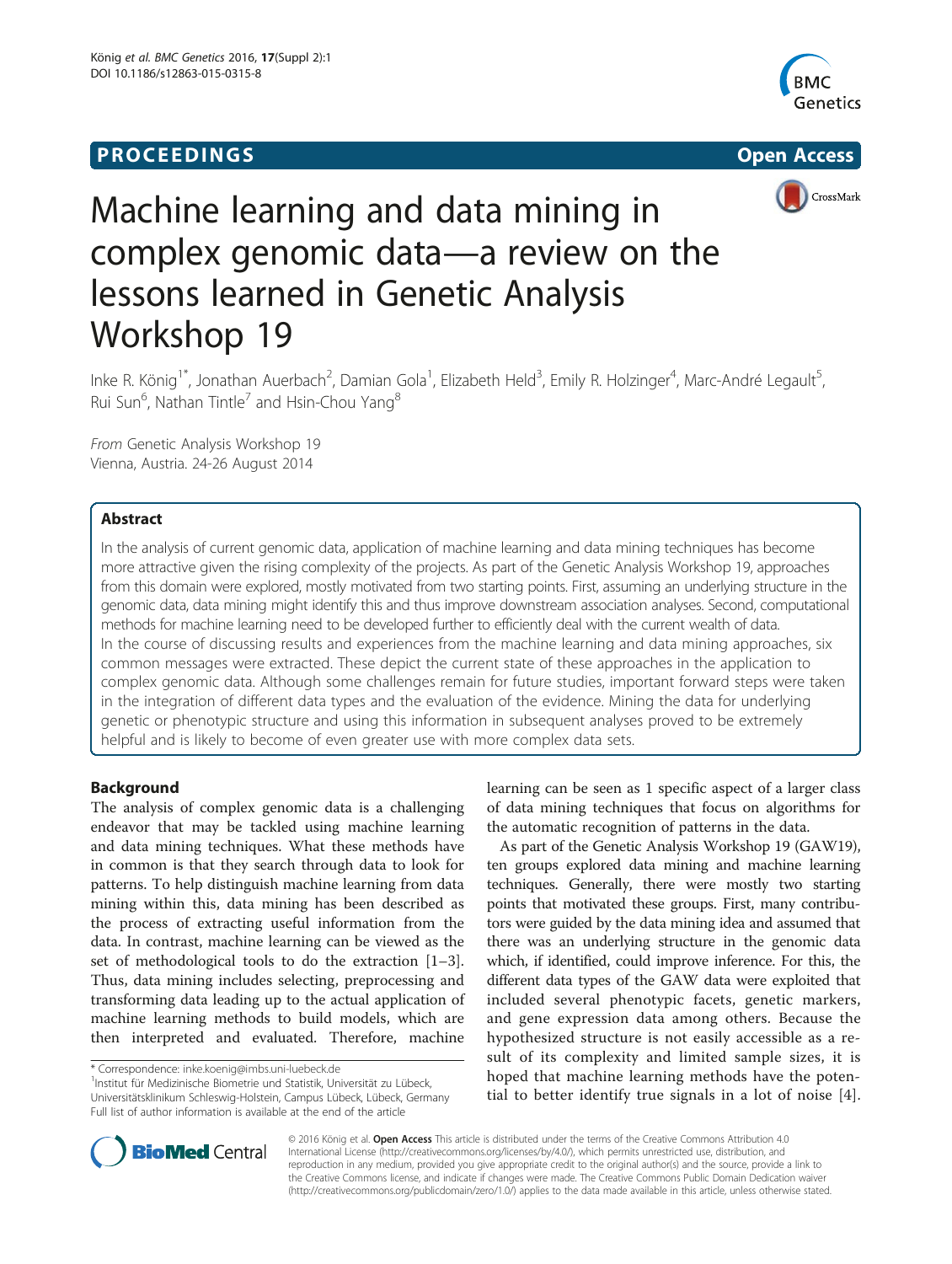The second major motivation was a lack of efficient implementation of machine learning techniques, which was noted as a key conclusion from GAW 15 [\[5\]](#page-6-0). Several contributors explored novel approaches that more easily deal with hundreds of thousands of genetic variants at a time [[6\]](#page-6-0). Therefore, the starting points from this group echoed the suggestions by Clark et al [\[7\]](#page-6-0) to focus first on data mining tools to incorporate prior biological knowledge into data analysis algorithms and, second, on the development of computational methods for machine learning.

In the course of the discussion of our group's results and experiences, a number of messages were derived. The following summary is structured around these messages. Supporting methods and results will be described along the way.

#### Message #1: Using inherent information on data structure helps subsequent analyses

In the spirit of the data mining definition given above, three contributions in our group specifically looked for hidden information in the data to use in further analyses. Of note, this information can be either genetic or phenotypic.

In the contribution by Auerbach et al [\[8](#page-6-0)], ancestral information was extracted to potentially improve downstream association analysis with rare variants. They used genome-wide association data from 1851 Mexican Americans with 428,574 single nucleotide variants from odd-numbered chromosomes. Systolic blood pressure (SBP) was the dependent variable. Their method, termed local ancestry summation partition approach (LA-SPA), can be described in the following five steps: First, a principal components analysis (PCA) is performed on the genotypes, and the loading scores of the first component are retained and interpreted to measure global ancestry. Second, residuals are obtained from regressing SBP on age, sex, medication, and the global ancestry measure from the first step. Third, variants are grouped into local, consecutive regions. Fourth, PCA in performed again on the common variants of each local region. This time, the loadings of the first 3 components are used to classify the local ancestral origin of each region for every subject. Specifically, a K-means clustering with  $K = 3$  is performed on the PCA components, classifying each region of every subject as corresponding to the 3 possible ancestral origins (eg, Caucasian, African, and Native American). Finally, association is analyzed between the residuals from step 2 and the rare variants of each region using a modification of the summation partition approach (SPA) statistic [[9\]](#page-6-0). While the original SPA statistic collapses small groups of rare variants in order to investigate each group's association with the disease, the following modification considers the association between disease and a region of rare variants, partitioned by the local ancestry of region. The statistic is given by

$$
T = \sum_{k=1}^{K} \sum_{j=1}^{J} n_{j,k}^{2} (\bar{Y}_{j,k} - \bar{Y})^{2}
$$
, where  $n_{j,k}$  is the total number

of rare variants in region *j* in the *k*th local ancestry,  $\overline{Y}_{j,k}$ is the mean phenotype of subjects with rare variants in region *i* in the kth local ancestry group, and  $\overline{Y}$  is the sample average.  $P$  values are obtained by permutation. Using this method, Auerbach et al [[8](#page-6-0)] tentatively identified associations in regions that would not have been detected by the original SPA alone. Thus, this contribution suggests that including ancestry information improves power for an association test on rare variants.

Yang and Lin [[6\]](#page-6-0) also used aspects of the genetic data to identify underlying structure. For this, they focused on homozygosity disequilibrium, which is a pattern of sizable runs of homozygosity that deviates from a random distribution of homozygotes and heterozygotes in the genome [[10](#page-6-0)], and which can be estimated by the homozygosity intensity. In their current contribution, the authors estimate homozygosity intensity and then associate that information with disease phenotypes. In regions with evidence for association, they additionally test for association between gene expression and homozygosity intensity. More specifically, Yang and Lin [[6\]](#page-6-0) used the real whole genome sequencing data with 2,769,837 common single nucleotide polymorphisms (SNPs) and 5,578,826 rare variants on the odd-numbered autosomes on 959 related individuals from 20 large pedigrees to estimate the homozygosity intensity for every individual. For this, sliding windows on a chromosome were constructed by using the nearestneighbor method with a bandwidth of  $h(b)$ , which corresponds to the b% of variants on a chromosome that were contained in every window. A double-weight local polynomial model is set up of every individual in every window. For every individual, an estimator of homozygosity intensity in a window centered at physical position of  $x$ , given by  $\alpha_0$ , is then derived by minimizing the locally weighted least squares criterion  $E(x)$  with regard to  $\alpha$ 's via

$$
E(x) = \sum_{i=1}^{m} K\left(\frac{x_i - x}{h(b)}\right) L(x_i) \{I_i - [\alpha_0 + \alpha_1(x_i - x) + \dots + \alpha_p(x_i - x)^p]\}
$$

where  $m$  is the number of variants on the specific chromosome,  $p$  is the degree of the polynomial,  $K(.)$  is the kernel weight function defined by  $K(u) =$  $\begin{cases} (1-|u|^3)^3, & |u| < 1 \\ 0 & \text{otherwise} \end{cases}$ , *L*(.) is the locus weight function

 $L(x_i) = \left\{ \begin{array}{cc} 1, & \mathrm{MAF}_i{\geq}0.05 \ \mathrm{MAF}_i/0.05, & 0{\leq}\mathrm{MAF}_i<0.05 \end{array} \right., \text{ and } I \text{ is an}$ 

indicator taking one if the specific variant is homozygous and 0 otherwise. Thus, variants that are closer to  $x$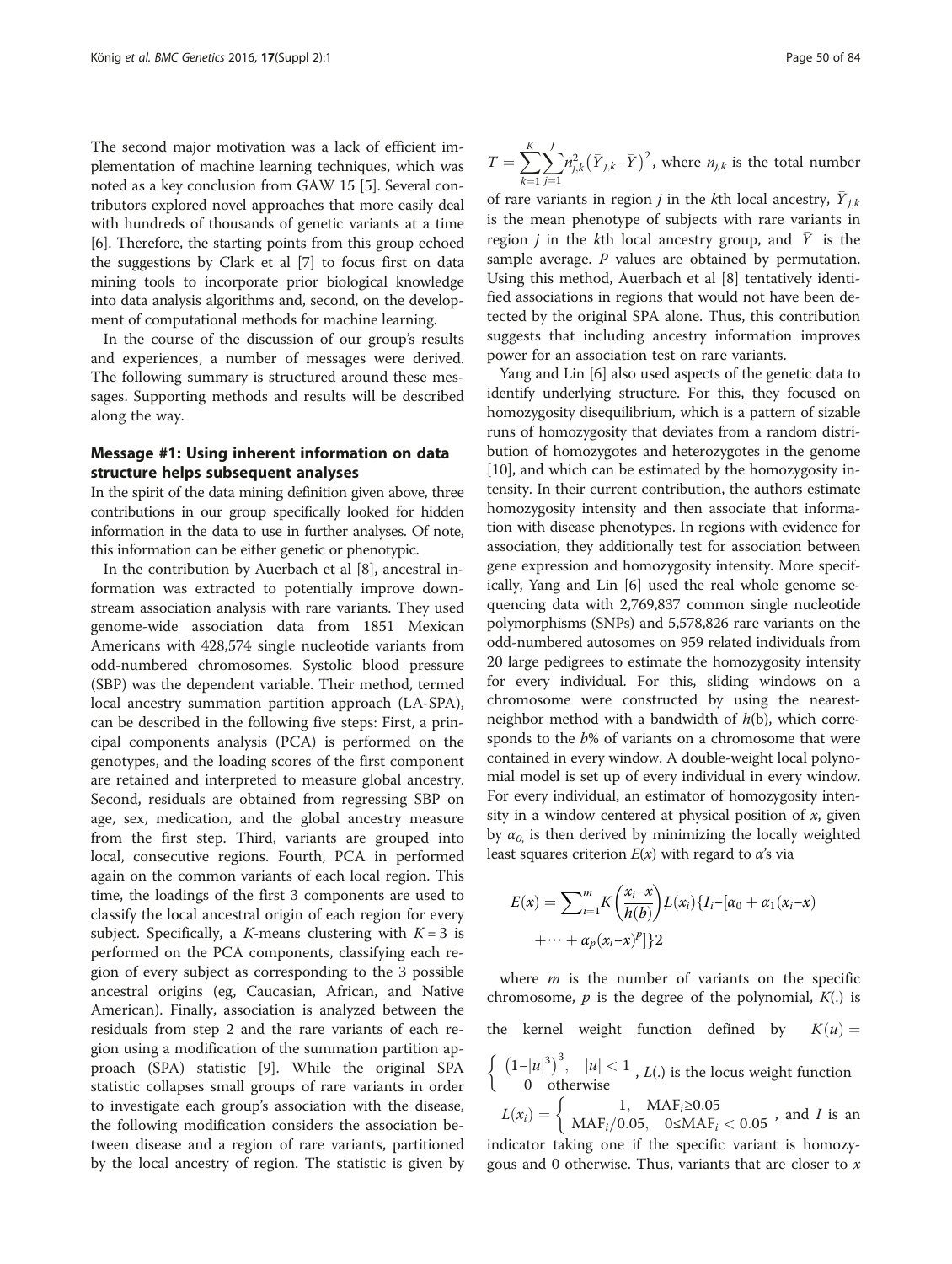receive higher weight, and the locus weight is designed to reduce the weights of common homozygotes of rare variants, because they carry less homozygosity information. The association of this homozygosity intensity with SBP, diastolic blood pressure (DBP), and hypertension is then modeled within every sliding window using generalized estimating equations in 855 related individuals for whom complete data was available. Finally, in those regions identified in the previous step, generalized estimating equations are again used to model the gene expression from 20,634 transcripts as response with association with homozygosity intensity. An implementation for these analyses is available on the website of the authors [\(www.stat.sinica.edu.tw/hsinchou/genetics/](http://www.stat.sinica.edu.tw/hsinchou/genetics/loh/LOHAS.htm) [loh/LOHAS.htm](http://www.stat.sinica.edu.tw/hsinchou/genetics/loh/LOHAS.htm)). Applying this approach to the simulation data shows good power and control of the type 1 error. The results by Yang and Lin [\[6](#page-6-0)] on the real data demonstrate that the length of regions of homozygosity density differs between individuals, but that there is familial aggregation. The approach identifies interesting genetic regions for DBP and hypertension. In conclusion, information on the genetic structure as defined by homozygosity intensity can be incorporated in the analysis of association with clinical phenotypes and gene expression.

While Auerbach et al [\[8](#page-6-0)] and Yang and Lin [\[6\]](#page-6-0) mine the genetic data for underlying structure, Sun et al [[11\]](#page-6-0) exploit additional multiphenotype information to empower subsequent association analyses with rare variants. Their basic idea is to use quantitative blood pressure information to cluster individuals without hypertension (controls), to contrast every cluster with the case sample of hypertensives, and, finally, to combine the association statistics into a weighted sum test. This becomes feasible in the given setting of an unbalanced case-control design, where controls can be split into subgroups to test against the same cases. In more detail, this contribution utilizes data of 42,825 SNPs on chromosome 3 after quality control in 1943 independent individuals with simulated phenotypes. Using a 2-dimensional cluster method on SBP and DBP, the control data is clustered into  $K$  groups with  $K$  being determined by cross-validation, so that the resulting  $K$ groups have different average levels of blood pressure. An association statistic combining the comparison of every cluster with the case group is defined by the clustering sum test (CST) [\[11\]](#page-6-0), where  $CST = \sum_{i=1}^{K} \frac{d_i}{D} S_i$ , and  $d_i$  is the average phenotypic distance between the  $i^{\text{th}}$  control group and the case group, D is the sum of  $d_i$  and  $S_i$  is the value of a  $X^2$  test statistic contrasting the  $i^{\text{th}}$  control subgroup with the case group, where  $i = 1, ..., K$ . Because the case group has the highest level of blood pressure, one hypothesis of CST is that the greater the difference between case and subcontrol group in blood pressure levels is, the more important is the genetic information contained in this subgroup, so that a higher weight should be assigned to that statistic value. Rare variants are accommodated by collapsing them within specified windows into pseudo markers, so that the CST is applied to these pseudo markers. For comparison, the data are also analyzed using the sequence kernel association test (SKAT) [\[12\]](#page-6-0). Overall, the number of true positives is higher for CST than SKAT, indicating a greater power of the novel approach. Interestingly, the overlap of identified regions is small, meaning that different signals are picked up by CST and SKAT. It can, therefore, be concluded that using further phenotype information can increase the likelihood of identifying true associations.

In conclusion, the examples from these three contributions show that different data structures may be used creatively to mine a data set for further hidden information, which ultimately may improve subsequent association analyses. Further work is needed to further understand which data structures will be most beneficial in this endeavor.

# Message #2: Exploiting the information from different data types can be successful

For GAW19, we were provided with a realistically complex data set that is comprised of different types of genomic data. This obviously leads to the question of how these different types can be combined in a useful way. A recent review of statistical methods of genomic data integration is available [[13\]](#page-6-0). In our group, two applications used the information from SNPs and gene expression data for association approaches.

As described above, the contribution by Yang and Lin [[6\]](#page-6-0) used genotype data in the first step to estimate homozygosity intensity. This was then associated with the clinical phenotypes, and those regions with identified association were finally analyzed for association with gene expression.

In a more direct way, Held et al [[14](#page-6-0)] built support vector machine models to predict disease status from genes that simultaneously collapse genotype variants and use gene expression effects. Specifically, based on 637 individuals with a simulated hypertension phenotype, some or all of the first 150 simulated data sets were used for a selection of interesting genes (training), and three from the remaining 50 simulated data sets were used for classification (testing). For the gene selection step, logistic regression models were fit for every gene as an extension of a previous model by Huang et al [\[15](#page-6-0)] with

$$
logit(P(Y = 1)) = Age + Sex + Smoke + Age \cdot Sex + Pedigree + G + I + G \cdot I.
$$

In this model, Y indicates the hypertension status, Sex and Smoke are indicator variables for the proband's sex and smoking status, Age is a continuous measure of the proband's age, Pedigree indicates the proband's family, G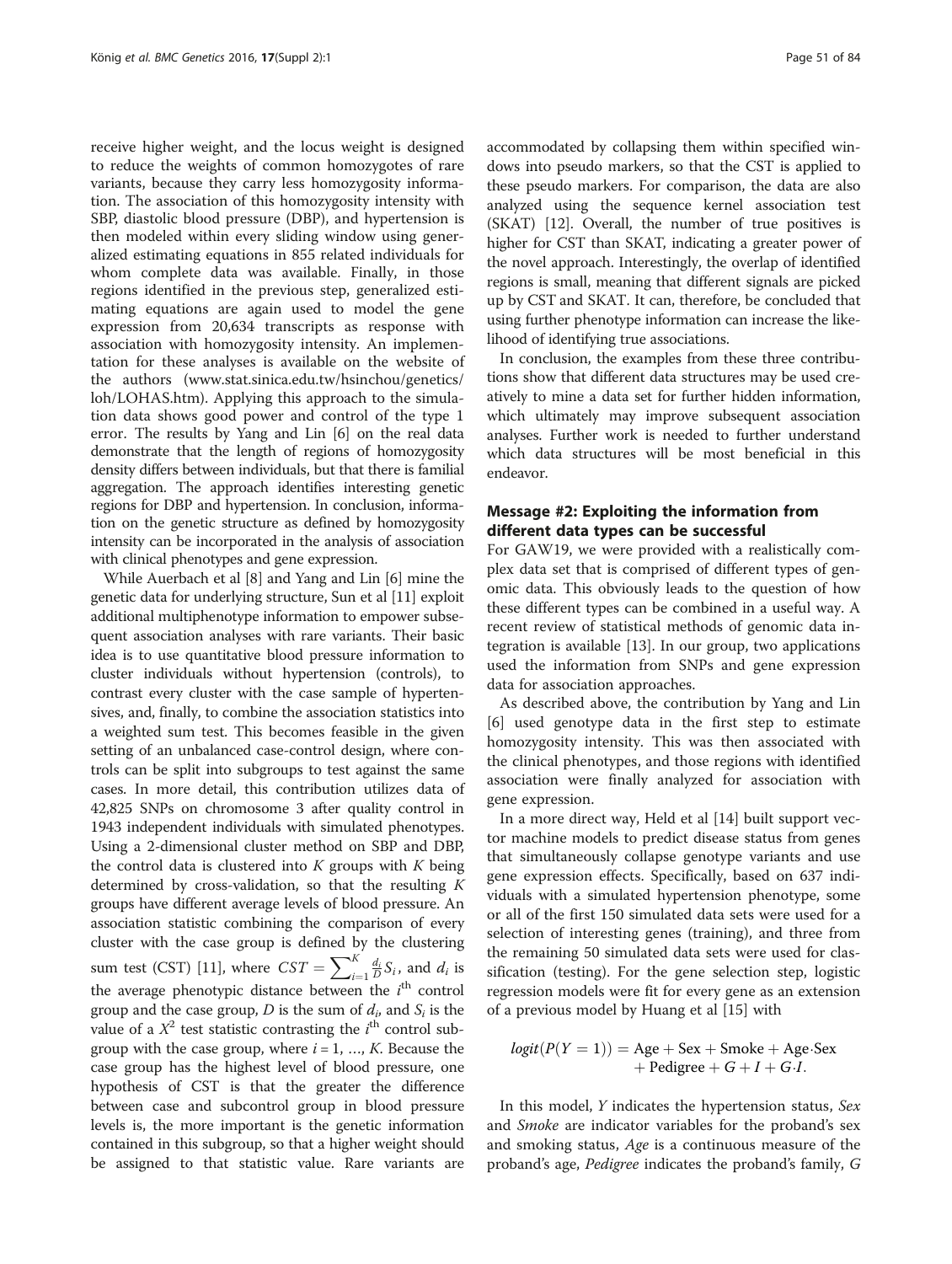is a continuous measure of the specific gene expression, and I is an indicator for the presence of any rare alleles at any location in the same specific gene. Thus, for rare variants, this model includes a collapsing that is similar to the original combined multivariate and collapsing (CMC) [[16](#page-6-0)]. Based on each model's  $p$  value for testing the null hypothesis that none of the explanatory variables in the model have an effect, interesting genes are then forwarded to the next step of classification where 1 of 3 procedures is applied. In the first, the same logistic regression model as before is applied to the classification data set for the selected genes with separate terms for every gene. In the second and third procedures, support vector machines with radial and linear kernels are used for classification using the same model as in the first step, with additional terms included for the top 1 to 50 genes identified in the first step. The required hyperparameters are derived from cross-validation. Held et al [\[14](#page-6-0)] find that the predictive performance is slightly higher for a support vector machine with a linear kernel than for the other methods. With logistic regression and use of a radial kernel, the performance decreases with a greater number of genes. Whether including gene expression information is beneficial for the performance is as yet unclear.

Taken together, these examples show that it is methodologically feasible to exploit genotype and gene expression data either in different steps of the procedure or simultaneously. To what extent these approaches improve results will have to be shown in further experiments.

Another challenge, one that is related to the combination of different data structures, is how to incorporate rare variants effectively when applying machine learning methods. One possibility considered by Auerbach et al [[8\]](#page-6-0) is to use information from rare and common variants for different tasks. As described in the previous section, they presume that rare variants contain additional disease-related information that is not present in common variants. Thus, based on common variants, the local ancestry is constructed, and rare variants are then tested for association with the clinical phenotypes. A more general idea was followed by Yang and Lin [\[6](#page-6-0)], who use all variants to estimate homozygosity intensity, but common and rare variants receive a different weight to take into account that rare variants carry less homozygosity information.

In a most general approach, rare variants are somehow collapsed into some kind of pseudo markers, as seen in the contributions by Sun et al [[11](#page-6-0)] or Held et al [\[14\]](#page-6-0). This could easily be incorporated in other machine learning approaches as well.

Thus, rare variants can be dealt with in machine learning algorithms. Application of collapsing ideas is straightforward but will face similar limitations as in the context of more classical statistical approaches [\[17\]](#page-6-0). Furthermore,

even though integration of additional sources of data is a promising approach, and machine learning techniques appear adaptable to these settings, ultimate conclusions about which data sources are the best candidates for combination, and best practices about how to combine data are still needed.

# Message #3: Evaluating the evidence from machine learning methods is not straightforward but is possible

In large-scale genomic studies as provided for GAW, we typically analyze the data with two different objectives in mind, which have been contrasted before [[5\]](#page-6-0). The first objective is to identify genetic variants that may play a role, either alone or in concert, in disease development or progression. In contrast, the second objective is to classify or predict disease development or progression based on genetic variants, again either alone or in combination [[18\]](#page-6-0). To meet the latter objective, we have to consider current guidelines for the evaluation of genomic tests like the ACCE framework ([www.cdc.gov/](http://www.cdc.gov/genomics/gtesting/ACCE/) [genomics/gtesting/ACCE/\)](http://www.cdc.gov/genomics/gtesting/ACCE/), which contains criteria for analytical validity, clinical validity, clinical utility, as well as ethical, social, and legal implications [[19\]](#page-6-0). When focusing on the clinical validity, that is, whether a genetic test is able to predict or identify a disease of interest, both the strength of the association and diagnostic or prognostic value have to be measured. As an example for this, the area under the curve was reported in the contribution by Held et al [[14\]](#page-6-0).

Most of the contributions of this group, however, followed the first objective of gene identification, for which measures for the strength of evidence are required. Traditionally,  $p$  values undertake this task. One approach interprets the  $p$  value as a probability and compares it to an a priori specified significance level, possibly taking multiple testing into account. Based on that comparison, a conclusion regarding the null and alternative hypotheses is reached [[20\]](#page-6-0). This inferential approach is of immediate importance for instance in Phase III clinical trials for regulatory approval, where the decision based on the  $p$  value may lead to a different action in treating patients, and clear inference about a treatment effect in a defined population is required [\[21](#page-6-0)]. In the context of large-scale genomic data, however, instead of methods for inference, we need to rely on methods developed for discovery. Therefore, we use the classical definition of inductive inference by Fisher that allows  $p$  values to be directly interpreted as measures of evidential strength [\[22\]](#page-6-0). Thus, a prespecified significance threshold is not important, and  $p$  values can be ranked to yield the most promising variants, which may then be taken forward to further validation, functional studies, etc. This approach is also backed up by results from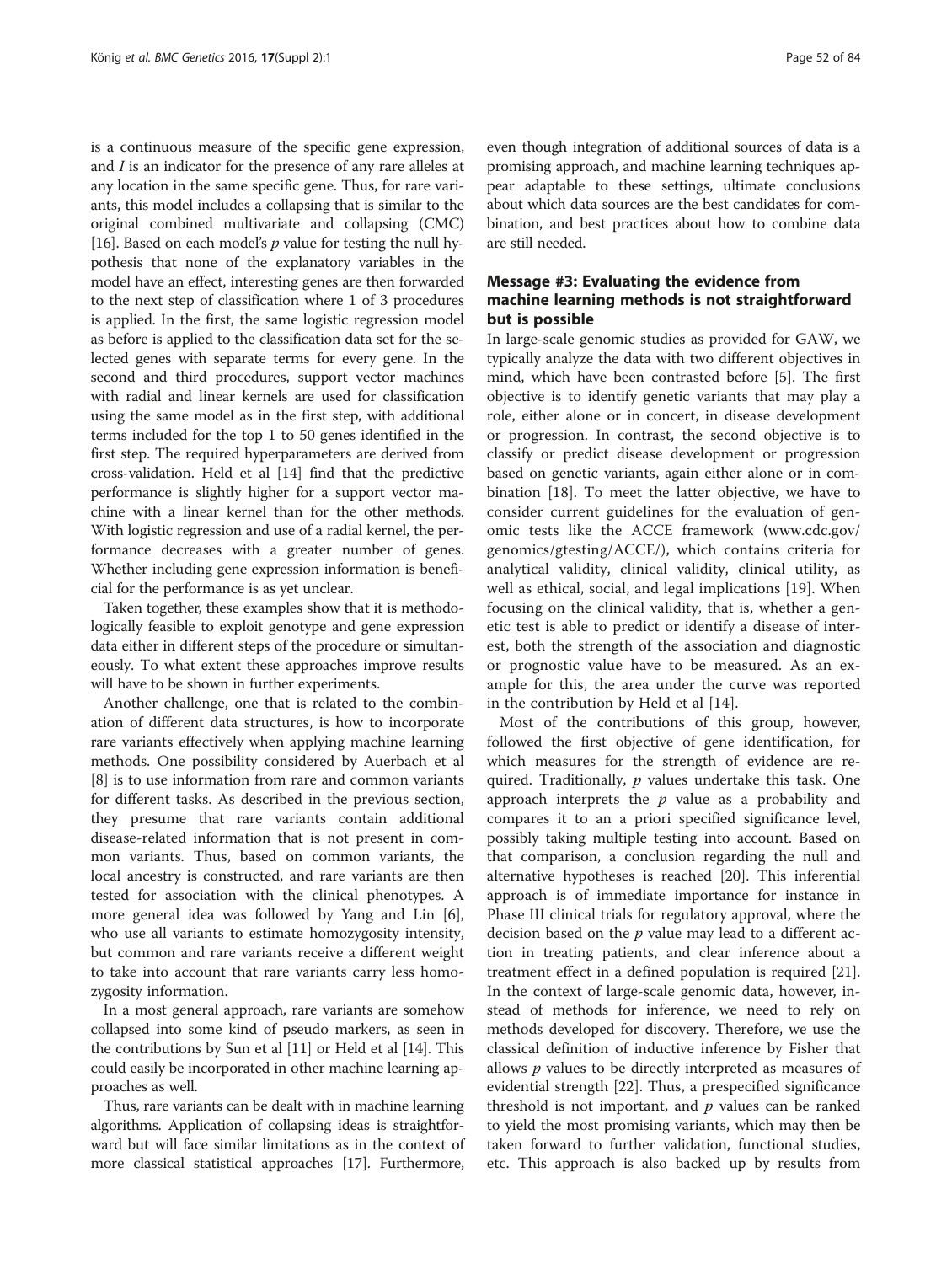Gorlov et al [[23](#page-6-0)], who showed a linear relationship between the −  $\log p$  value in a discovery study and the chance for reproducibility of the result.

When applying machine learning methods, p values are not automatically produced. Oftentimes, though, they may be obtained by permutation. However, this can obviously be time-consuming (see Message #4 below). Another possibility is to utilize alternative measures such as variable importance in random forests [[5, 24\]](#page-6-0) or its derivative r2VIM as in the contribution by Holzinger et al [\[4](#page-6-0)]. This allows for a more efficient evaluation of evidence by integrating different variable selection parameters. Specifically, Holzinger et al [\[4\]](#page-6-0) used the whole-exome sequencing data from 1937 unrelated individuals with the simulated SBP and Q1 phenotype. After quality control, 353,103 variants were available. As a benchmark, they derived Bonferroni corrected p values from linear regression models, including main effect terms for the variant, medication, smoking, sex, age, and the top 10 principal components. This was contrasted with random forests as implemented in Random Jungle [[25](#page-6-0), [26\]](#page-6-0) using the r2VIM algorithm that combines the following three components: First, the raw variable importance (VIM) is calculated as the percentage change in mean squared error before and after random variable permutation. Second, the absolute value of the lowest VIM gives an estimate of the null variance and can thus be used as a threshold by selecting only those variables with VIMs greater than this null variance [\[27\]](#page-6-0). Here, this estimate is multiplied by a prespecified factor to yield more stringent thresholds. Third, random forests is run several times to select variables that are greater than the specified threshold factor across runs, which is termed recurrency. The resulting comparison between linear regression and r2VIM revealed similar true-positive and false-positive frequencies. Thus, it appears that r2VIM is a valid alternative approach when using random forests. However, it is limited by the computational power, as we will discuss in the next section.

#### Message #4: Computational limits are still an issue

Computational efficiency was one of the original motivations for applying machine learning and data mining methods. Accordingly, one of the overall messages from our group was that, in practical applications, computational limits are still an issue. This firstly pertains to the analyses themselves, as made explicit in the work by Holzinger et al [\[4\]](#page-6-0), who found that running random forests in large data sets required a large number of processors provided with a high amount of memory, thus clearly limiting the possibilities for application. In a similar way, other participants restricted their analyses as a result of computational demands in applying artificial neural networks (Legault et al, personal communication). Still others specifically focused on the increase in computational efficiency. Here, Yang and Lin [\[6\]](#page-6-0) further developed their previous method of estimating homozygosity intensity [[28](#page-6-0)] in that they now circumvent the need for imputing the common homozygote in rare variants, thus decreasing computation time.

As noted previously, computational limits can easily be reached when analyzing interactions between markers [[29\]](#page-6-0), because as the number of SNPs increases the number of potential interactions increases exponentially. One possible way to deal with this is to filter promising SNPs before analyzing interactions, an approach which was investigated by Gola and König [\[30](#page--1-0)]. Genotype data on 46,746 SNPs in 1829 unrelated individuals after quality control was used with the real phenotypes of SBP, DBP, and hypertension. To select interesting SNPs for later analysis, a collection of filter methods (eg, Relief [[31](#page--1-0)] and subsequent developments) was applied in the first step. These approaches are based on nearest-neighbor techniques by weighting a SNP according to whether the nearest neighbor of the same affection status and the nearest neighbor of the other affection status have the same or different genotypes. These filters are implemented in the multifactor dimensionality reduction (MDR) software package [\(http://sourceforge.net/projects/mdr/](http://sourceforge.net/projects/mdr/)) and can be used on binary phenotypes; in this contribution, they were applied using hypertension as outcome. In the second step, Gola and König [[30](#page--1-0)] then analyzed the selected variants using model-based MDR (MB-MDR) [[32\]](#page--1-0) for main effects, interaction with age, interaction with sex, and 2-way SNP-SNP interactions. For comparison, MB-MDR was analogously applied to all unselected SNPs with the phenotypes hypertension, SBP and DBP. Multiple-corrected  $p$  values were derived by permutation. As a result, interesting nonlinear interaction effects were identified when using the unselected SNP set. However, generally, the filtered SNPs did not match with interesting SNPs from the entire set analysis. Thus, the authors found that the several filtering methods were not suitable in combination with the interaction analysis method, which might be a general problem when using main effects-driven filters for selecting possibly interacting SNPs.

In conclusion, more efficient implementations and more suitable filtering methods are still required for a comprehensive machine learning analysis of genomic data. Although it is acknowledged that computational limits depend directly on the machines, systems, and programming languages used, and that no formal testing of these aspects was performed in our group, this was a recurring theme in our group discussion. It should be noted that computational efficiency is not only relevant in the analyses themselves; it may also be a concern in the process of simulating data, which is described in the next section.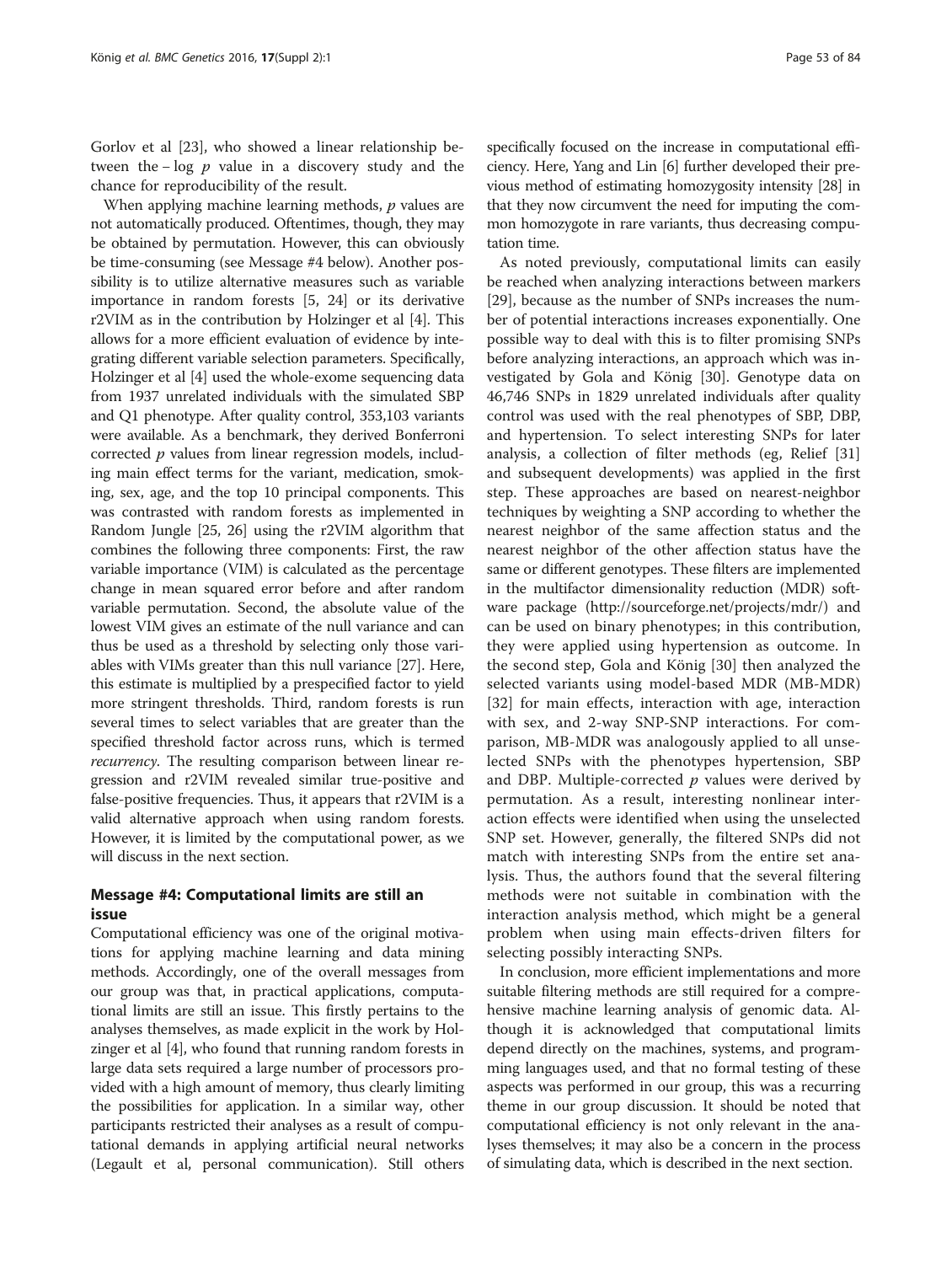# Message #5: Simulating complex data is a discipline of its own

Machine learning methods are specifically designed to detect or predict structures that are otherwise difficult to find. Even though simulation experiments have strongly been recommended to investigate these methods [[1](#page-6-0), [27](#page-6-0), [33](#page--1-0), [34](#page--1-0)], it automatically follows that these complex structures are also difficult to simulate. Over the past few years, this has become even more of an issue, as complexity relates to different types of genomic data; influence of epigenetic and environmental factors; intermediate and clinical phenotypes; longitudinal, interactive, and conditional effects; and the sheer number of all of these factors. The GAW team has again taken great care to simulate complex phenotypes; however, because different methods are differently tailored to detect different facets of the data, what is simulated might not be what a specific method is designed for. For instance, Holzinger et al [[4](#page-6-0)] hunted for SNP-SNP interactions that were not part of the simulation. Similarly, Held et al [\[14](#page-6-0)] investigated the tradeoff of adding more genes to the analysis and the possible benefit of including gene expression data; here, the results may mirror the signal-to-noise ratio and the genotype-gene expression relationship in the simulation, but will not necessarily be conclusive about the performance of the method itself. In contrast to that, the approach by Sun et al [\[11](#page-6-0)] included a clustering of control individuals based on their blood pressure levels; this seemed to work well in the simulation data, because the relationship between blood pressure levels, hypertension, and genetic effects had been simulated carefully.

These difficulties emphasize the importance of the development of complex simulation tools. In line with the results from a recent workshop [[33\]](#page--1-0), genetic simulation "should not be viewed as simply a useful tool in genetic studies, but should also be viewed as a developing scientific discipline of its own." Moving forward, there seem to be good reasons to focus on simulating different data sets that might each be appropriate to different scientific questions, instead of a single, highly complex, simulated data set. This could lead to more definitive answers and also be more computationally efficient, though at the potential expense of restricting the meaningfully applicable methods.

### Message #6: Results from complex models are difficult to interpret

Machine learning methods traditionally have been disregarded as "black boxes." This analogy suggests both that it is not clear what the approach is actually doing, and that their outputs often present a challenge for interpretation [[29](#page-6-0), [35](#page--1-0), [36](#page--1-0)]. Although this was, again, confirmed in some of our contributions (Legault et al, personal communication) [[14](#page-6-0), [30](#page--1-0)], this might not only be a problem of the method but also of the complexity of relationships that can be detected by the method, and of the numbers of variables considered for a specific model. Phrased differently, if classical statistical approaches model similarly complex relationships, the result will also be a challenge for interpretation, and this is more likely to be the case if many features are considered. Thus, regardless of the applied method, one bottom line is that we need to work on improved visualization techniques for complex results (see Gola and König [[30\]](#page--1-0) for an example).

On the other hand, the importance of this issue again hinges upon the objective of the study as described above. If we aim at identifying genetic variants that are coresponsible for disease development or progression, interpretability is obviously important. On the other hand, there are good examples where interpretability is sacrificed in favor of model performance. For instance, the Oncotype DX assay is widely used to guide the treatment for patients with different cancer subtypes. This test is based on expression profiling of 21 genes and was proven to be effective to predict the likelihood of cancer recurrence in clinical trials, although lacking a clinical interpretability (eg, Ademuyiwa et al [[37](#page--1-0)] and Cronin et al [\[38\]](#page--1-0)). Thus, if the aim is classification or prediction of disease or progression, we may accept that a model with excellent prediction properties can be difficult to interpret.

#### **Discussion**

In the course of discussing our machine learning and data mining approaches on GAW19, we extracted 6 common messages. These depict the current state of these approaches in the application to complex genomic data and hint at issues to tackle in future studies.

Additionally, it is worth mentioning that our group applied a number of different machine learning algorithms to the real and simulated GAW data, including random forests, support vector machines neural networks, and MB-MDR. As so often, there was no winner across different scenarios, which is in line with the literature [\[35](#page--1-0), [36](#page--1-0), [39](#page--1-0)]. We can, therefore, confirm that it is usually unclear which method will work best beforehand. On a side note, if different methods fare equally well in terms of classification or prediction, they might have very different looks at the data, which was described as the "Rashomon effect" by Breiman [\[40\]](#page--1-0) and is an argument for using different approaches to more fully exploit the available information. Further comparisons of single and combined machines are desirable but hampered by the difficulties regarding computational efficiency and available simulation methods as described above. In a similar way, Chen et al [\[33](#page--1-0)] concluded that the "…current bottleneck in research is no longer the generation of large-scale genetic data, but the availability of computational tools to effectively analyze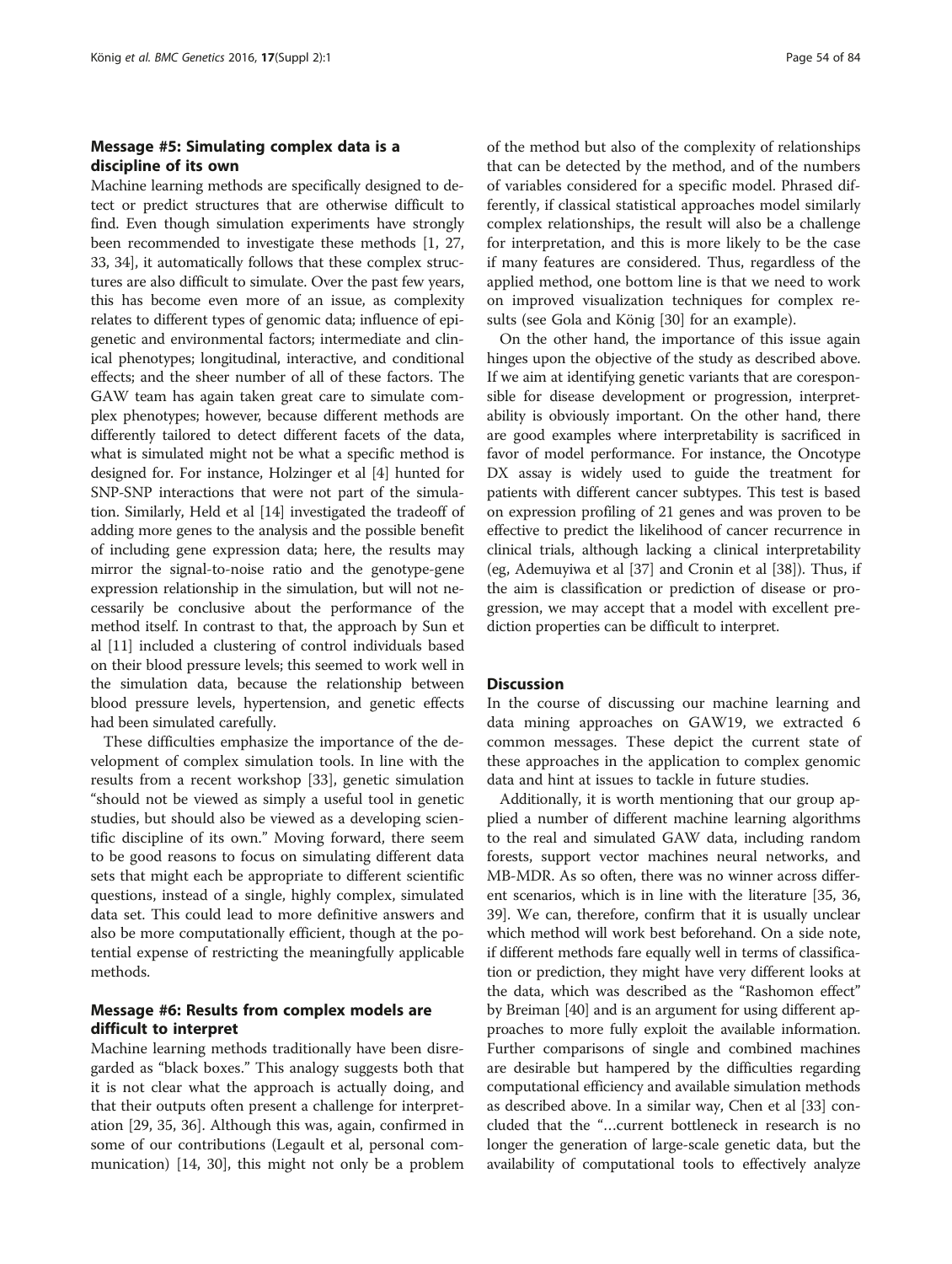<span id="page-6-0"></span>the data as well as the means to compare and contrast new tools."

To conclude, our group found that analyzing the GAW 19 data was a good opportunity to explore different avenues in dealing with complex data using machine learning methods. Although some challenges remain for future studies, important steps were taken forward in the integration of different data types and the evaluation of the evidence. Mining the data for underlying genetic or phenotypic structure and using this information in subsequent analyses proved to be extremely helpful and is likely to become of even greater use with more complex data sets.

#### Competing interests

The authors declare they have no competing interests.

#### Authors' contributions

IRK drafted the manuscript. All authors critically revised and approved the final manuscript.

#### Acknowledgements

IRK receives funding from the German Federal Ministry of Education and Research (BMBF) in the context of the e:AtheroSysMed consortium (grant number: 01ZX1313J). DG's workshop participation was supported in part by a travel award provided by the Genetic Analysis Workshop grant, NIH R01 GM031575.Travel Award for GAW19. EH's and NT's work was funded by the National Human Genome Research Institute (R15HG006915). ERH's work was supported by the Intramural Program of the National Human Genome Research Institute and the National Institute of General Medical Sciences, National Institutes of Health, USA. GAW19 was supported by NIH grant R01 GM031575.

#### Declarations

This article has been published as part of BMC Genetics Volume 17 Supplement 2, 2016: Genetic Analysis Workshop 19: Sequence, Blood Pressure and Expression Data. Summary articles. The full contents of the supplement are available online at www.biomedcentral.com/bmcgenet/ supplements/17/S2. Publication of the proceedings of Genetic Analysis Workshop 19 was supported by National Institutes of Health grant R01 GM031575.

#### Author details

<sup>1</sup>Institut für Medizinische Biometrie und Statistik, Universität zu Lübeck, Universitätsklinikum Schleswig-Holstein, Campus Lübeck, Lübeck, Germany. 2 Department of Statistics, Columbia University, New York, NY 10027, USA. <sup>3</sup>Department of Mathematics, Iowa State University, Ames, IA 50011, USA. 4 Computational and Statistical Genomics Branch, National Human Genome Research Institute, National Institutes of Health, Baltimore, MD 21224, USA. 5 Université de Montréal, Faculty of Medicine, 2900 Chemin de la Tour, Montreal, QC H3T 1N8, Canada. <sup>6</sup>Division of Biostatistics, School of Public Health and Primary Care, the Chinese University of Hong Kong, Shatin, Hong Kong SAR. <sup>7</sup>Department of Mathematics, Statistics and Computer Science, Dordt College, Sioux Center, IA 51250, USA. <sup>8</sup>Institute of Statistical Science, Academia Sinica, Nankang 115, Taipei, Taiwan.

#### Published: 3 February 2016

#### References

- 1. Clarke B, Fokoué E, Zhang HH. Principles and theory for data mining and machine learning. New York: Springer; 2009.
- 2. Inza I, Calvo B, Armananzas R, Bengoetxea E, Larranaga P, Lozano JA. Machine learning: an indispensable tool in bioinformatics. Methods Mol Biol. 2010;593:25–48.
- 3. Witten I, Frank E. Data mining: practical machine learning tools and techniques. San Francisco: Morgan Kaufmann Publishers; 2005.
- 4. Holzinger E, Szymczak S, Malley J, Pugh E, Ling H, Griffith S, et al. Comparison of parametric and machine methods for variable selection in simulated GAW19 data. BMC Proc. 2015;9 Suppl 8:S15.
- 5. Ziegler A, DeStefano AL, König IR, on behalf of Group 6. Data mining, neural nets, trees—problems 2 and 3 of Genetic Analysis Workshop 15. Genet Epidemiol. 2007;31:S51–60.
- 6. Yang HC, Lin YT. Homozygosity disequilibrium and its gene regulation. BMC Proc. 2015;9 Suppl 8:S17.
- 7. Clark AG, Boerwinkle E, Hixson J, Sing CF. Determinants of the success of whole-genome association testing. Genome Res. 2005;15:1463–7.
- 8. Auerbach J, Agne M, Fan R, Lo A, Lo S, Zheng T, et al. Identifying regions of disease related variants in admixed populations with the summation partition approach. BMC Proc. 2015;9 Suppl 8:S12.
- 9. Fan R, Lo SH. A robust model-free approach for rare variants association studies incorporating gene-gene and gene-environmental interactions. PLoS One. 2013;8:e83057.
- 10. Yang HC, Chang LC, Liang YJ, Lin CH, Wang PL. A genome-wide homozygosity association study identifies runs of homozygosity associated with rheumatoid arthritis in the human major histocompatibility complex. PLoS One. 2012;7:e34840.
- 11. Sun R, Deng Q, Hu I, Zee BC-Y, Wang MH. A clustering approach to identify rare variants associated with hypertension. BMC Proc. 2015;9 Suppl 8:S16.
- 12. Wu MC, Lee S, Cai T, Li Y, Boehnke M, Lin X. Rare-variant association testing for sequencing data with the sequence kernel association test. Am J Hum Genet. 2011;89:82–93.
- 13. Ritchie MD, Holzinger ER, Li R, Pendergrass SA, Kim D. Methods of integrating data to uncover genotype-phenotype interactions. Nat Rev Genet. 2015;16:85–97.
- 14. Held E, Cape J, Tintle N. Comparing machine learning and logistic regression methods for predicting hypertension using a combination of gene expression and next-generation sequencing data. BMC Proc. 2015;9 Suppl 8:S14.
- 15. Huang HH, Xu T, Yang J. Comparing logistic regression, support vector machines, and permanental classification methods in predicting hypertension. BMC Proc. 2014;8:S96.
- 16. Li B, Leal SM. Methods for detecting associations with rare variants for common diseases: application to analysis of sequence data. Am J Hum Genet. 2008;83:311–21.
- 17. Dering C, König IR, Ramsey L, Relling M, Yang W, Ziegler A. A comprehensive evaluation of collapsing methods using simulated and real data: excellent annotation of functionality and large sample sizes required. Front Genet. 2014;5:323.
- 18. Kruppa J, Ziegler A, König IR. Risk estimation and risk prediction using machine-learning methods. Hum Genet. 2012;131:1639–54.
- 19. Haddow JE, Palomaki GE. A model process for evaluating data on emerging genetic tests. In: Khoury MJ, Little J, Burke W, editors. Human genome epidemiology: scope and strategies. New York: Oxford University Press; 2004. p. 217–33.
- 20. Blume J, Peipert JF. What your statistician never told you about p-values. J Am Assoc Gynecol Laparosc. 2003;10:439–44.
- 21. Simon R. Class probability estimation for medical studies. Biom J. 2014;56: 597–600.
- 22. Fisher R. The logic of inductive inference. J R Stat Soc Series B Stat Methodol. 1935;98:39–54.
- 23. Gorlov IP, Moore JH, Peng B, Jin JL, Gorlova OY, Amos CI. SNP characteristics predict replication success in association studies. Hum Genet. 2014;133: 1477–86.
- 24. Ziegler A, König IR. Mining data with random forests: current options for real-world applications. WIREs Data Mining Knowl Discov. 2014;4:55–63.
- 25. Breiman L. Random forests. Mach Learn. 2001;45:5–32.
- 26. Schwarz DF, König IR, Ziegler A. On safari to random jungle: a fast implementation of random forests for high dimensional data. Bioinformatics. 2010;26:1752–8.
- 27. Strobl C, Malley J, Tutz G. An introduction to recursive partitioning: rationale, application, and characteristics of classification and regression trees, bagging, and random forests. Psychol Methods. 2009;14:323–48.
- 28. Yang HC, Li HW. Analysis of homozygosity disequilibrium using whole-genome sequencing data. BMC Proc. 2014;8:S15.
- 29. Upstill-Goddard R, Eccles D, Fliege J, Collins A. Machine learning approaches for the discovery of gene-gene interactions in disease data. Brief Bioinform. 2013;14:251–60.